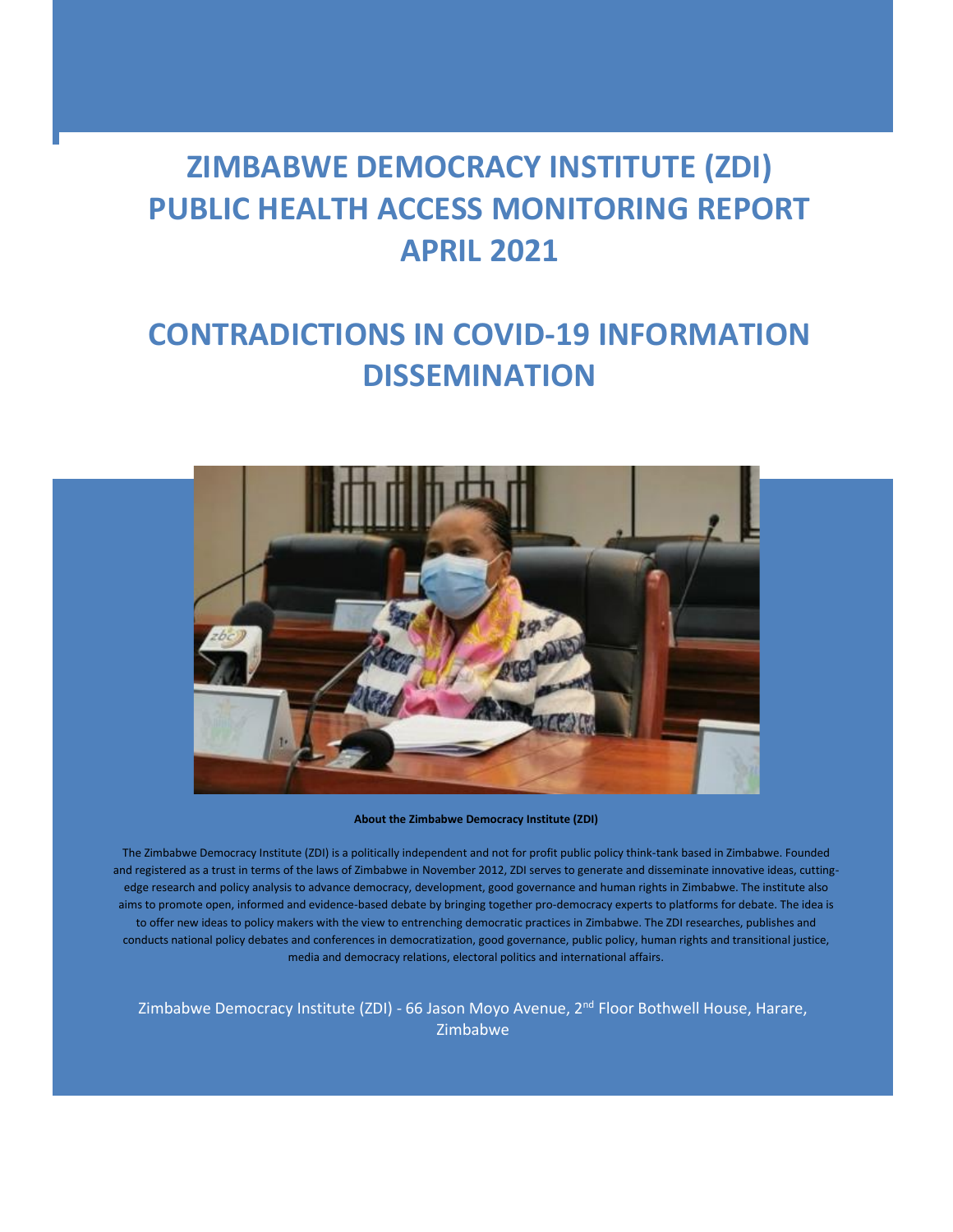### **Summary**

The continued prevalence of irregularities in the fight against Covid-19 in Zimbabwe mirrors the despicable conditions in the country's public healthcare delivery system. Corruption in the pandemic's humanitarian aid continues to increase and its perpetrators are never prosecuted.

Following the commencement of the National Roll out and Deployment and Vaccination Plan (NDVP), there have been clear cases of vaccine discrimination whereby children of highranking politicians have gained access to the Sinopharm vaccine before highrisk frontline workers could get it.

There have been unprecedented contradictions in vaccine information dissemination by the government. This has undermined transparency and accountability in the manner in which the authorities are making use of aid from development partners and purchasing the vaccine from the manufacturers.

## **Introduction**

Access to healthcare is one of the fundamental rights that every citizen of Zimbabwe is entitled to. This right is clearly provided for in local, regional and international statutes. Section 76 (1) of Constitution of Zimbabwe stipulates that "every citizen and permanent resident of Zimbabwe has the right to have access to basic health-care services, including reproductive health-care 1 . After almost a year following the spiral spread of COVID-19 and subsequent series of national lockdowns, the country is in a midst of administering the pandemic vaccines to frontline workers. However, the government had not been transparent and accountable in developing the vaccine roll out plan.

#### **Vaccine deployment and roll-out plan**

On 15 February 2021, Zimbabwe received its first batch of vaccines (Sinopharm) from the People's Republic of China. On this day, the country received a total of 200 000 doses of Sinopharm vaccine. This followed after the Chinese Ambassador to Zimbabwe on 2 February 2021 said; "Zimbabwe will be one of the first 14 countries to

<sup>1</sup> Constitution of Zimbabwe (No.20) Act. 2013. Available at: [https://zimlii.org/zw/legislation/act/2013/amendm](https://zimlii.org/zw/legislation/act/2013/amendment-no-20-constitution-zimbabwe) [ent-no-20-constitution-zimbabwe](https://zimlii.org/zw/legislation/act/2013/amendment-no-20-constitution-zimbabwe)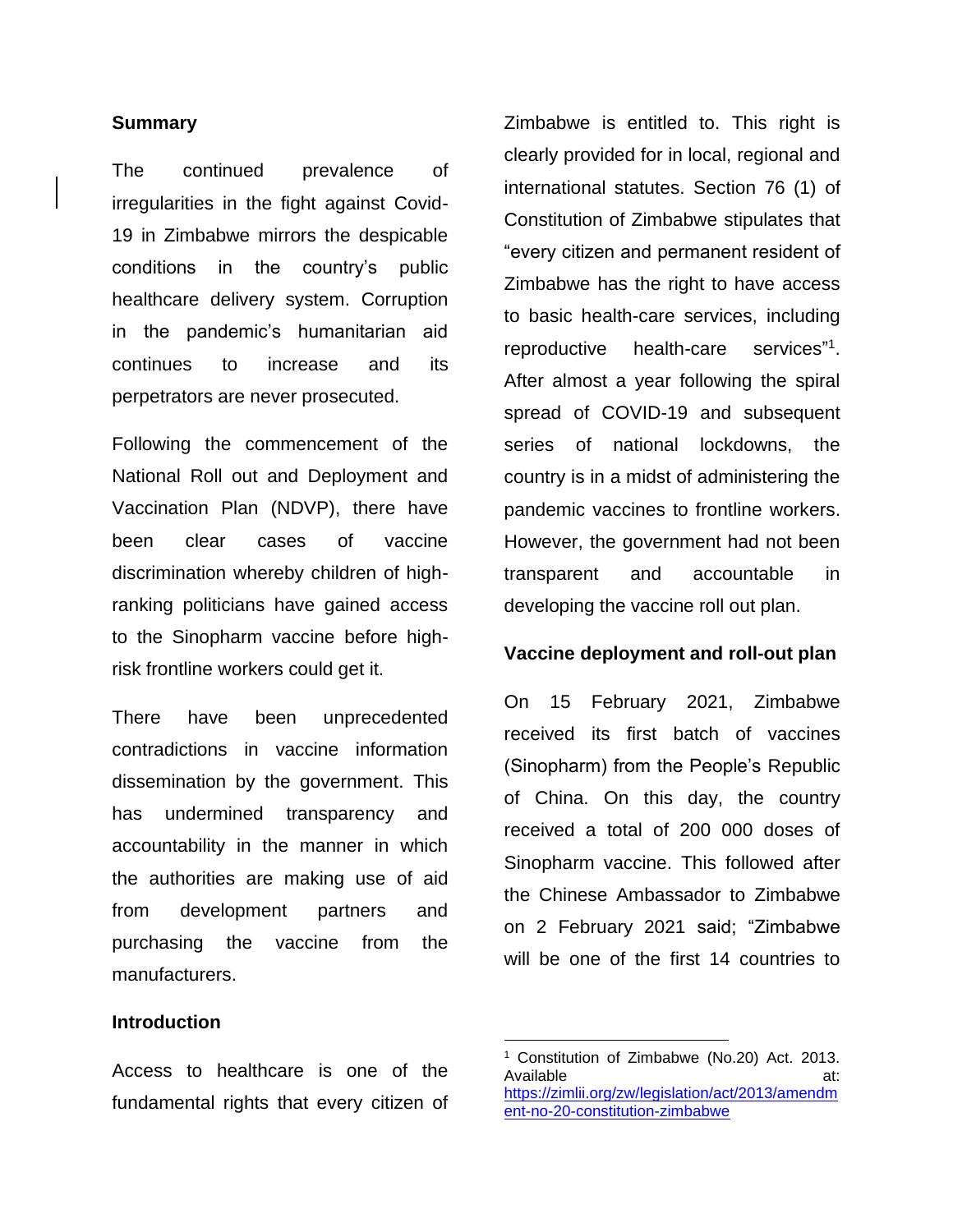receive vaccine aid from China very soon."<sup>2</sup>

The government announced a phased vaccination programme and on 18 February 2021, the first phase consisting of high-risk frontline staff commenced.



The #ZimVaccination programme has now been officially launched. We are on the roll.



12:11 PM - Feb 18, 2021 - Twitter for Android

**Incoherent vaccination information dissemination vis-à-vis a blurred vaccine procurement process**

The government's inconsistency in policy pronouncement is not new, but with Covid-19 related information, the problem seems to be escalating. Besides a total of 400 000 Sinopharm vaccines/doses donated by China to Zimbabwe, the government has not clearly disseminated information on how many vaccines it had actually procured as at 7 May 2021 when the country received its second batch of 400 000 doses of Sinopharm Vaccine. The government's transparency and accountability in the procurement of vaccines came under public scrutiny when its spokesperson Nick Mangwana and state media posted on social media varying figures regarding the source and number of procured jabs. Below is how this particular information was varyingly posted on social media.



Nick Mangwana @ @nickmangwana · Mar 16 HE President @edmnangagwa has arrived at the RGM airport to receive the second consignment of Sinopharm Covid19 vaccines from China. This batch has 344 000 doses comprising 200 000 donated by China and 144 000 bought by Government of Zimbabwe from Sinopharm.



*In this Twitter post, Nick Mangwana said government procured 144 000 doses from Sinopharm*

In the tweet above, the Information Ministry's Permanent Secretary Nick Mangwana highlighted that Zimbabwe had received a total of 344 000 doses comprising of a donation of 200 000 and 144 000 procured by the government. At

<sup>2</sup> Chine Ambassador to Zimbabwe on Twitter: [https://twitter.com/China\\_Amb\\_Zim/status/13564](https://twitter.com/China_Amb_Zim/status/1356489953572749312) [89953572749312](https://twitter.com/China_Amb_Zim/status/1356489953572749312)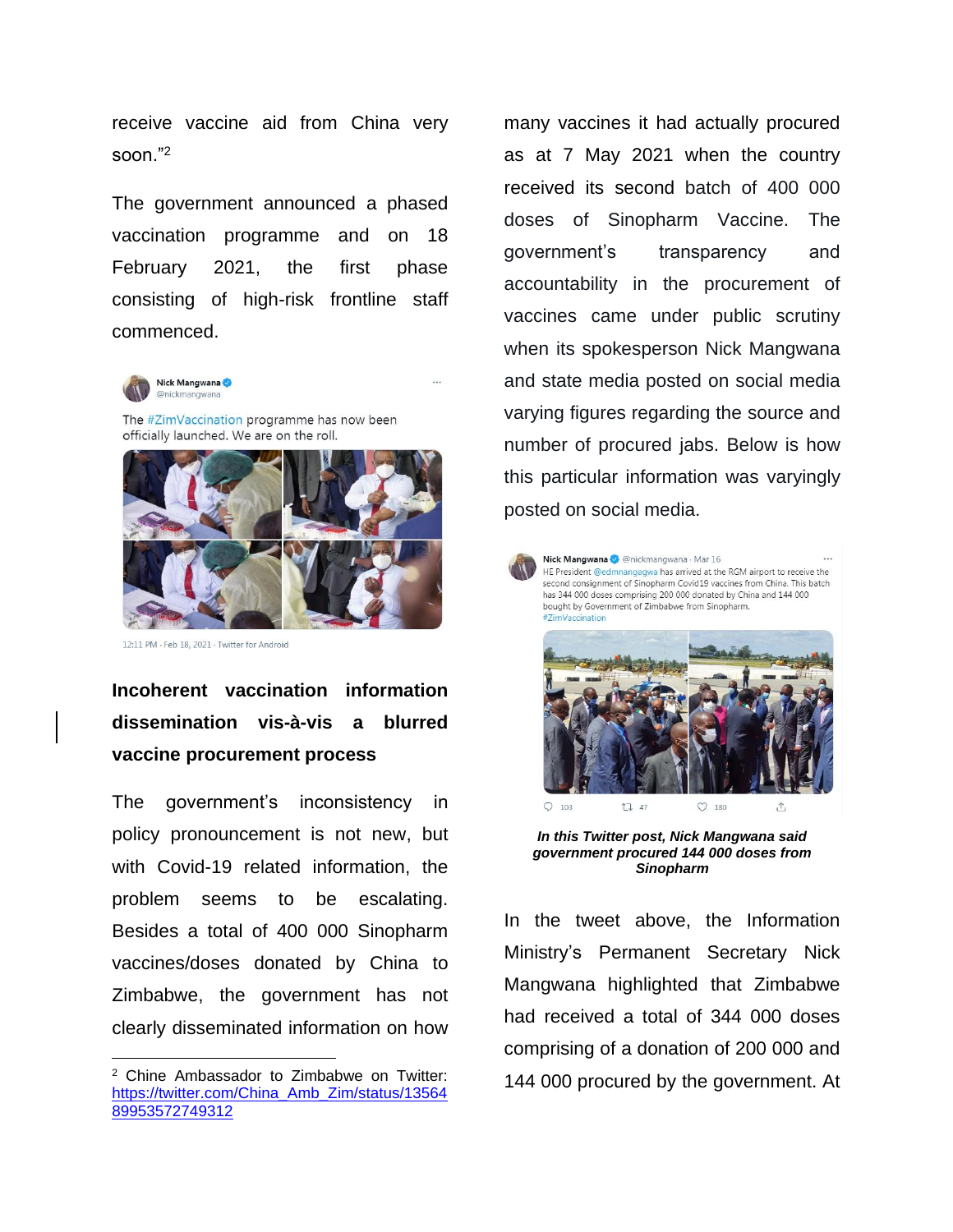the same time, the state broadcaster ZBC was posting contrary information as shown below;



 $1777$  $O_{17}$ 

In the above tweet, ZBC quoted President Mnangagwa who indicated that the country had received a total of 400 000 doses comprising of a China donation of 200 000 doses and another 200 000 doses bought by the government.

Such contradictions in Covid-19 information dissemination sparked a public outcry on social media with people demanding an explanation of a 56 000 doses variance. This online citizen oversight role resulted in Nick Mangwana backtracking and posting on Twitter information that was congruent to what President Mnangagwa has said during his vaccines acceptance speech. Below is Nick Mangwana's new tweet;



Nick Mangwana & @nickmangwana · Mar 16 Today Govt received 400 000 doses of vaccine as follows: -SINOPHARM - 200 00 Donated by the People's Republic of China SINOVAC - 200 000 Purchased by GOZ. 1 million doses purchased by GoZ expected at month-end.  $17225$  $O$  79  $O$  42 ↥

 $\cdots$ 

The dissemination of contradicting information regarding Covid-19 vaccination raises questions on government's transparency and accountability. In his earlier tweet, Nick Mangwana indicated that 144 000 doses had been bought from Sinopharm but President Mnangagwa as reported by the ZBC noted that 200 000 doses were actually procured from Sinovac. Under these circumstances of a blurred vaccination process, public confidence in the government becomes further eroded as people find it difficult to trust a government that disseminates contradicting policy positions.

## **Corruption: A major stumbling block in fighting Covid-19**

Following the confirmation of Zimbabwe's first Covid-19 case in March 2020, the fight against the pandemic has been riddled with high profile corruption cases. Tenders for the procurement and supply of Covid-19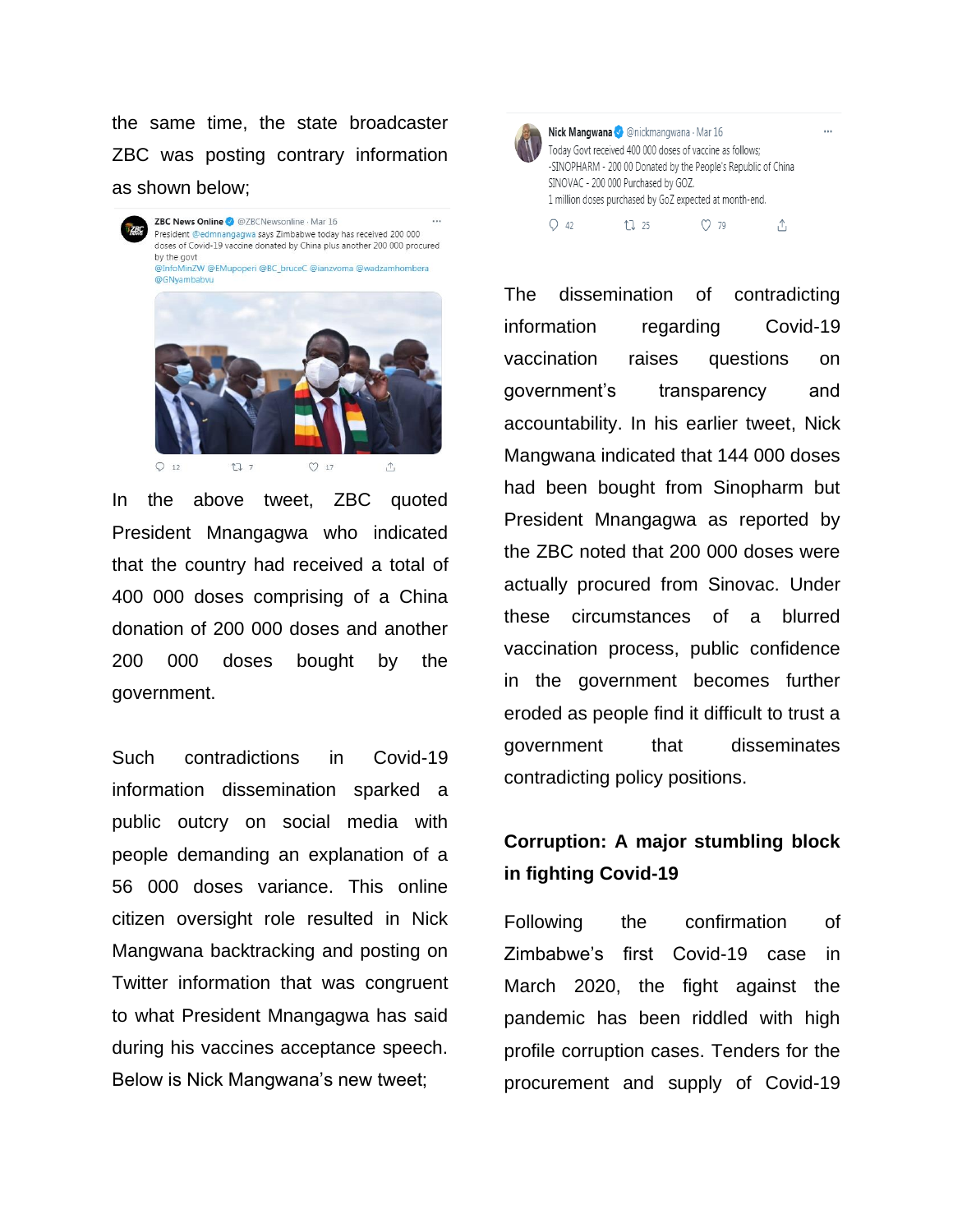Personal Protective Equipment (PPE), test kits and other medical consumables were fraudulently awarded to companies linked to high profile government officials. In one such case, the former Minister of Health and Child Care Obadiah Moyo was arrested in June 2020 for corruptly awarding Drax Consult SAGL, a foreign-owned company, a tender to supply Covid-19 related medical goods. However, he has not yet faced any prosecution.

According to Transparency International Zimbabwe, a total of 1 400 complaints were made to the organisation and they relate to corruption in the healthcare particularly the embezzlement of Covid-19 pandemic humanitarian  $aid<sup>3</sup>$ . Recently, a Principal Director of Epidemiology and Disease Control in the Ministry of Health and Child Care, Dr Portia Mananganzira was arrested by the country's anti-corruption watchdog, the Zimbabwe Anti-Corruption Commission (ZACC). She was arrested on allegations on allegations of misappropriating funds and fuel meant for training community health workers involved in COVID-19 awareness campaigns. <sup>4</sup> However, as in the case of Dr Obadiah Moyo, the case of Dr Mananganzira is highly likely going to suffer still birth. These continued cases of corruption stand in the way of building a robust health delivery system in Zimbabwe.

# **Discrimination in the vaccination programme**

The government made it clear that phase 1 of Covid-19 vaccination targeted high risk frontline workers who are comprised of health workers and the security sector personnel as further elucidated here<sup>5</sup> .However in early March 2021, the Minister of Information, Publicity and Broadcasting Services, Monica Mutsvangwa's two sons went on social media and posted their pictures

<sup>3</sup> ZimLive (2021). Zimbabwe's Covid-19 fight back hamstrung by corruption, vaccine discrimination. Available at: [https://www.zimlive.com/2021/03/23/zimbabwes](https://www.zimlive.com/2021/03/23/zimbabwes-covid-19-fightback-hamstrung-by-corruption-vaccine-discrimination/)[covid-19-fightback-hamstrung-by-corruption](https://www.zimlive.com/2021/03/23/zimbabwes-covid-19-fightback-hamstrung-by-corruption-vaccine-discrimination/)[vaccine-discrimination/](https://www.zimlive.com/2021/03/23/zimbabwes-covid-19-fightback-hamstrung-by-corruption-vaccine-discrimination/)

<sup>4</sup> ZBC News Online (2021). BREAKING: Dr Portia Manangazira faces charges of criminal abuse of office. Available at: [https://www.zbcnews.co.zw/breaking-dr-portia](https://www.zbcnews.co.zw/breaking-dr-portia-manangazira-in-court-over-alleged-criminal-abuse-of-office/)[manangazira-in-court-over-alleged-criminal](https://www.zbcnews.co.zw/breaking-dr-portia-manangazira-in-court-over-alleged-criminal-abuse-of-office/)[abuse-of-office/](https://www.zbcnews.co.zw/breaking-dr-portia-manangazira-in-court-over-alleged-criminal-abuse-of-office/) <sup>5</sup> Zimbabwe Covid-19 National Roll out and Deployment and Vaccination Plan (NDVP). (2020). Available: [http://www.mohcc.gov.zw/index.php?option=co](http://www.mohcc.gov.zw/index.php?option=com_phocadownload&view=category&download=245:coordination-pdf&id=25:coordination-planning-and-monitoring&Itemid=741) [m\\_phocadownload&view=category&download=2](http://www.mohcc.gov.zw/index.php?option=com_phocadownload&view=category&download=245:coordination-pdf&id=25:coordination-planning-and-monitoring&Itemid=741) [45:coordination-pdf&id=25:coordination](http://www.mohcc.gov.zw/index.php?option=com_phocadownload&view=category&download=245:coordination-pdf&id=25:coordination-planning-and-monitoring&Itemid=741)[planning-and-monitoring&Itemid=741](http://www.mohcc.gov.zw/index.php?option=com_phocadownload&view=category&download=245:coordination-pdf&id=25:coordination-planning-and-monitoring&Itemid=741)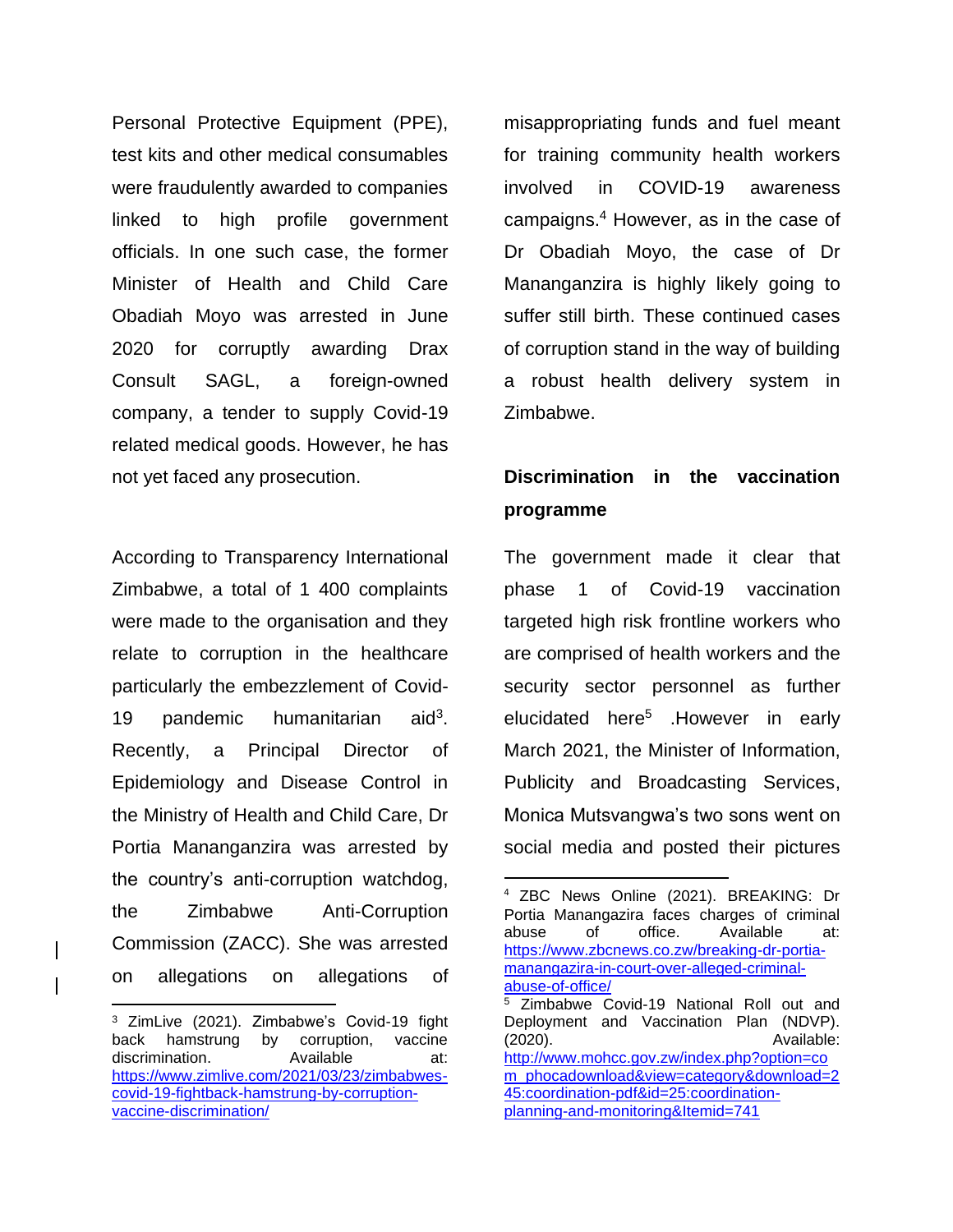whilst receiving Sinopharm jabs as shown here<sup>6</sup>. This was clearly a sign of nepotism whereby high-ranking 'nonessential' individuals lined up their families to receive vaccination at the expense of essential and high risk frontline workers.

It is worrying to note that high-ranking political figures have been prioritised in the initial phases of the vaccination programme. On Tuesday, 23 March 2021 during the post cabinet briefing, Minister Monica Mutsvangwa announced the commencement of Stage 2 of Phase 1 of the National Covid-19 Vaccination Programme. She mentioned that this phase was targeting the clergy, teachers, the judiciary, security services, people with chronic conditions and the elderly (60 years & above).

Ministry of Information, Publicity & Broadcasting @ @Info... . 15h ... #PostCabinetBriefine Stage 2 of Phase 1 of the National Covid19 Vaccination Prog has started & will be officially launched tomorrow. Stage 2 is targeting : -the clergy -teachers -the Judiciary -Security Services -people with chronic conditions - the elderly (60 years & above)

However, on 21 March 2021 the government had announced that leaders of all political parties, presumably in President Mnangagwa's Political Actors Dialogue (POLAD), would accompany him to Victoria Falls for the launch of this second phase of vaccination and vaccinated. It is not clear whether or not the invited POLAD members fit into the prescribed phase 2 vaccination beneficiaries.

<sup>6</sup> ZimLive. 2021. Mutsvangwa sons get COVID-19 jabs ahead of frontline workers. Available: [https://www.zimlive.com/2021/03/10/mutsvangw](https://www.zimlive.com/2021/03/10/mutsvangwa-sons-get-covid-19-jabs-ahead-of-frontline-workers/) [a-sons-get-covid-19-jabs-ahead-of-frontline](https://www.zimlive.com/2021/03/10/mutsvangwa-sons-get-covid-19-jabs-ahead-of-frontline-workers/)[workers/](https://www.zimlive.com/2021/03/10/mutsvangwa-sons-get-covid-19-jabs-ahead-of-frontline-workers/)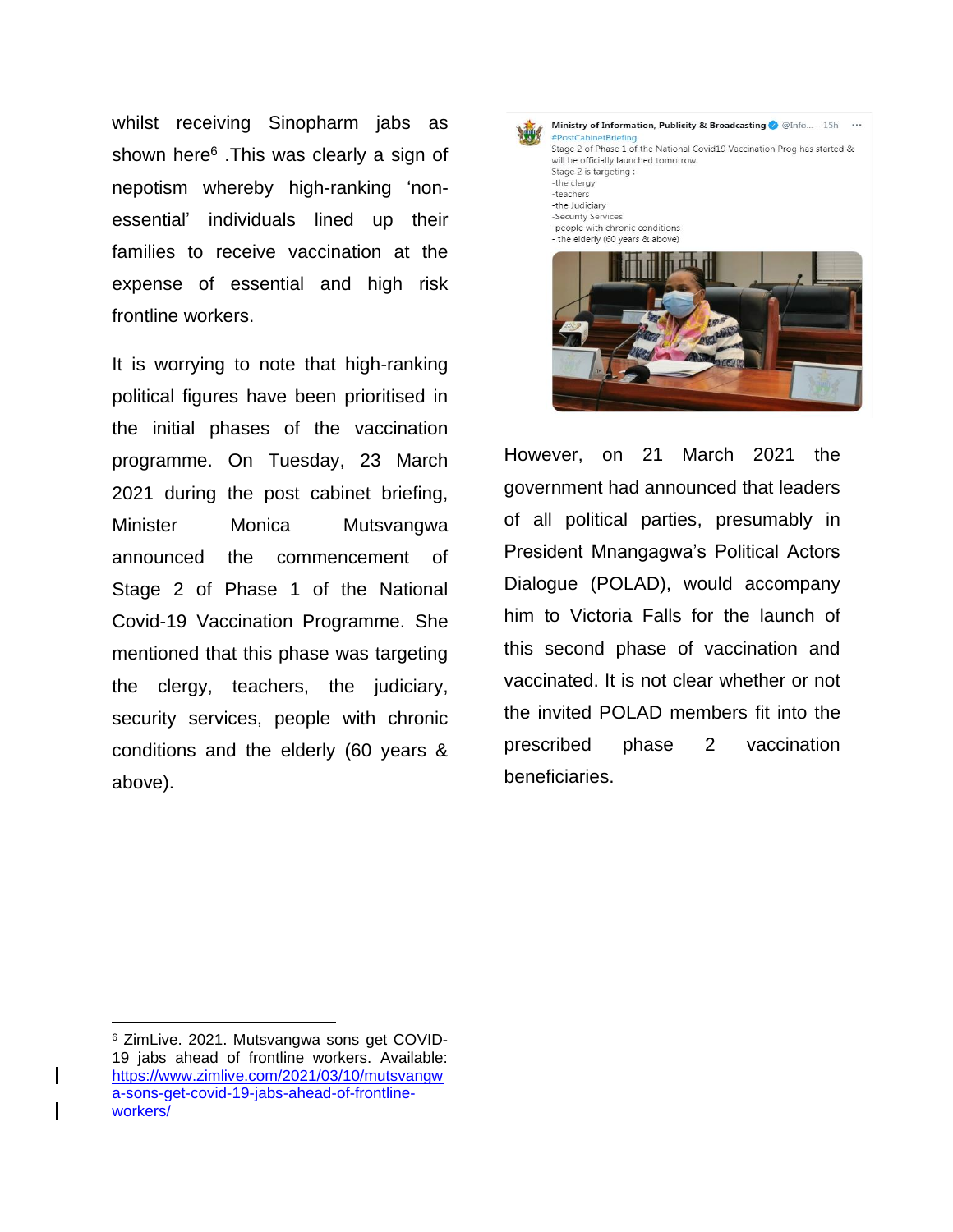Ministry of Information, Publicity & Broadcasting @InfoMinZW

H.E President @edmnangagwa will receive his first jab of Sinovac on Wednesday, 24th of March in Victoria Falls. H.E will be accompanied by leaders of Political parties in Zimbabwe who will also get vaccinated.



8:19 PM · Mar 21, 2021 · Twitter Web App

Given the government's history of mismanagement of public resources amounting to corruption, a delegation that went to Victoria Falls with the President to get vaccinated is a disturbing development that comes at a time when the majority of vulnerable citizens have not yet been given the chance to receive their vaccines.

Nick Mangwana @ @nickmangwana . 2m Isn't it wonderful when Zimbabweans come together to make a stand against Covid19!? HE @edmnangagwa, @DMwonzora and @lilomatic are seen in Victoria Falls, promoting #ZimVaccination and our premier tourism destination



*A delegation that went to Victoria Falls with President Mnangagwa for the launch of Phase 2 Vaccination programme*

### **Conclusion**

Zimbabwe's response to Covid-19 has been constrained by the decay of the political factor, thus corruption, misinformation, policy inconsistencies and nepotism have emerged as its worrying scent. This explains the incessant collapse of the country's public health delivery system. The government has been caught in circuses, disseminating contradicting announcements regarding the procurement of Covid-19 vaccines from China. This shows how deep the political decay can go.

#### **Recommendations**

Cognizant of the importance of having a robust healthcare delivery system, the ZDI in line with its aim to advance democracy, development, good governance and human rights in Zimbabwe recommends the following;

 $\checkmark$  The government must ensure coherent messaging of information pertaining to the vaccination programme. There should be some official protocol followed and a known single office responsible for